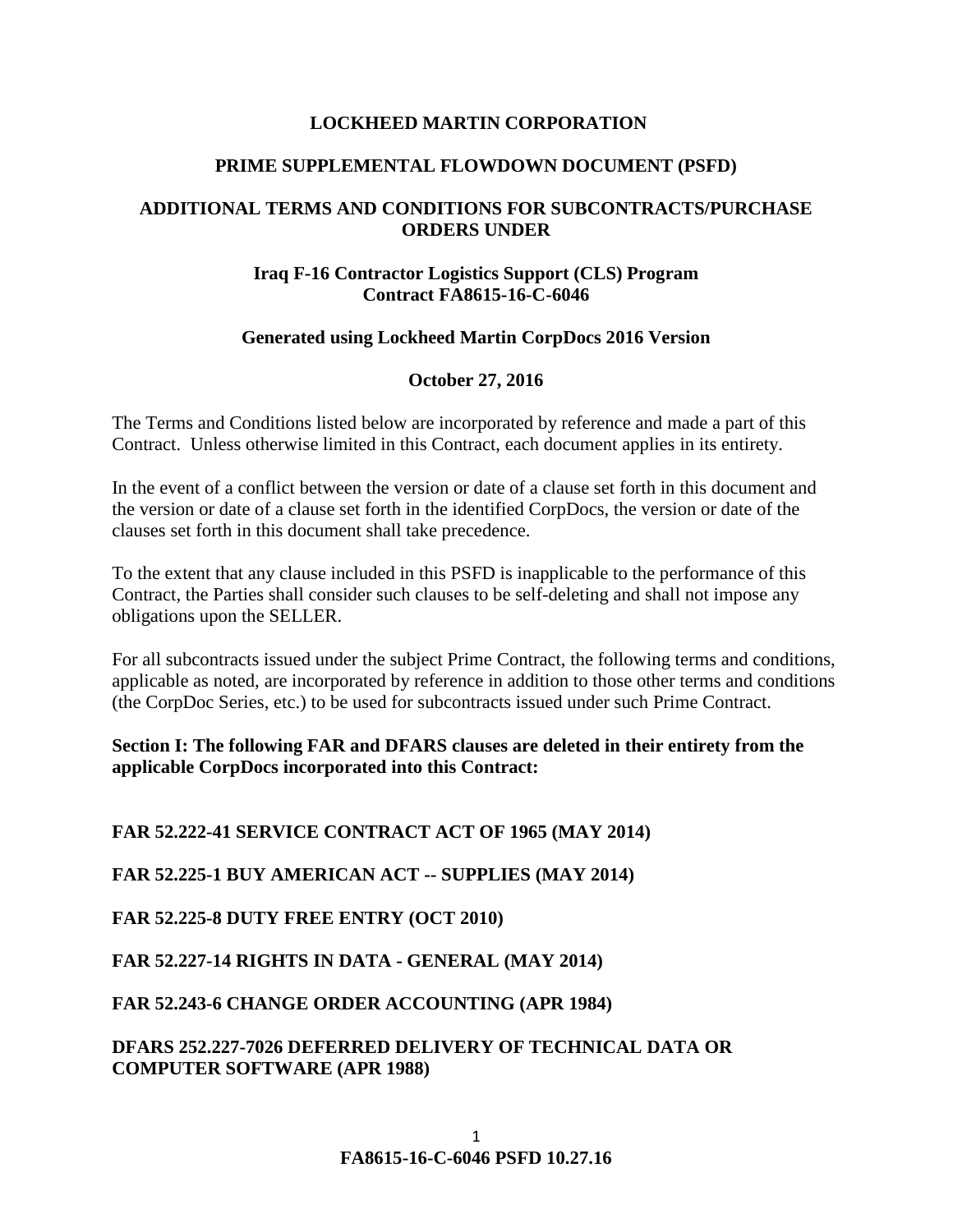**Section II: The following FAR, DFARS and AFFARS clauses are added:** 

**FAR 52.204-21, "BASIC SAFEGUARDING OF COVERED CONTRACTOR INFORMAITON SYSTEMS" (JUN 2016).**

**FAR 52.227-21, "TECHNICAL DATA DECLARATION, REVISION, AND WITHHOLDING OF PAYMENT-MAJOR SYSTEMS" (MAY 2014).** (Applies if this subcontract requires delivery of technical data. "Contracting Officer" means "Lockheed Martin." "Government" means "Lockheed Martin" in paragraph (b)(2) and "Lockheed Martin or Government" in paragraph (d).)

**FAR 52.228-3, "WORKERS' COMPENSATION INSURANCE" (JUN 2014).** (Applies if Seller will perform work subject to the Defense Base Act 42 U.S.C. 1651 et seq.)

**FAR 52.229-8, "TAXES -- FOREIGN COST-REIMBURSEMENT CONTRACTS" (MAR 1990).** (Does not apply for Commercial Items as defined in FAR 2.101. In paragraph (b), "Contracting Officer" and "Government of the United States" mean "Lockheed Martin." The blank is completed with Iraq.)

**DFARS 252.208-7000, "INTENT TO FURNISH PRECIOUS METALS AS GOVERNMENT- FURNISHED MATERIAL" (DEC 1991).** (Applies in all solicitations for subcontracts for items containing precious metals.)

**DFARS 252.225-7027, "RESTRICTION ON CONTINGENT FEES FOR FOREIGN MILITARY SALES" (APR 2003).** (The reference to the clause in paragraph (a) means FAR 52.203-5. The blank in paragraph (b)(1) is completed with "any Government." Subparagraph  $(b)(2)$  is deleted.)

**DFARS 252.225-7028, "EXCLUSIONAR POLICIEWS AND PRACTICES OF FOREIGN GOVERNMENTS" (APR 2003) (**Does not apply for Commercial Items as defined in FAR 2.101)**.**

**DFARS 252.225-7994, "(DEVIATION 2015) ACCESS TO CONTRACTOR & SUBCONTRACTOR RECORDS IN THE UNITED STATES CENTRAL COMMAND THEATER OF OPERATIONS" (MAR 2015)** (Applicable to all subcontracts in excess of \$100,000.).

**DFARS 252.228-7001, "GROUND AND FLIGHT RISK" (JUN 2010). (**In paragraph  $(a)(1)(i)$  "this contract" means "the prime contract." The following is added at the beginning of the clause: "Communications between Seller and the Government shall be made through Lockheed Martin. Any equitable adjustment provided for this clause shall be implemented in this contract to the extent such adjustment is implemented in the prime contract." Subparagraphs  $(d)(2)(ii)$ ,  $(d)(3)(ii)$  and the last sentence of subparagraph (j)(2) are deleted. Does not apply for Commercial Items as defined in FAR 2.101**.)**